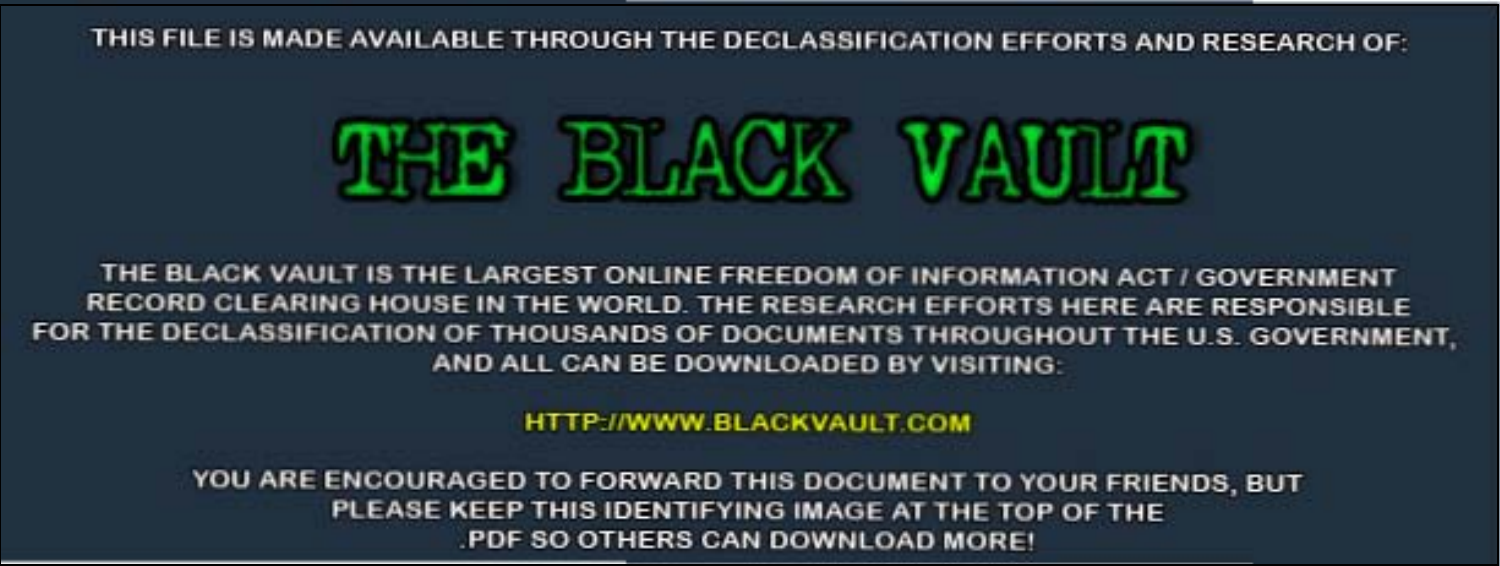I' B I SEATTLE • 650 PM URGENT 10/23/ 68 ff~~~~ TO DIRECTOR AND BOSTON FROM SEATTLE /2PG/

UNSUB; THREAT TO LIFE OF SENATOR EDWARD KENNEDY AND FAMILY, OCTOBER TWENTYFIVE SIXTYEIGHT; MISCELLANEOUS.

,

INSPECTOR LARGE REDMONTON, ALBERTA, CITY POLICE,  $\frac{b6}{b76}$ TELEPHONICALLY FURNISHED THE FOLLOWING INFORMATION TODAY: b7C

ON OCTOBER TWENTYONE SIXTYEIGHT, HIS DEPARTMENT RECEIVED TWO ANONYMOUS LETTERS WHICH STATED, IN LETTER NUMBER ONE, "TO WHOM IT MAY CONCERN, ASSASSINATION FOR KENNEDY NUMBER THREE WITHIN TWENTYFOUR HOURS OF THE DAY OCTOBER TWENTYFIFTH NINETEEN SIXTYEIGHT. ALL KENNEDY RESIDENTS ARE IN DANGER ON THAT DAY."

LETTER NUMBER TWO, POSTMARKED OCTOBER NINETEEN NINETEEN SIXTYEIGHT STATED "TO WHOM IT MAY CONCERN, A WARNING TO THE KENNEDYS. JOHN KENNEDY NUMBER ONE ASSASSINATED, ROBERT KENNEDY NUMBER TWO ASSASSINATED, TED KENNEDY NUMBER THREE TO BE ASSASSINATED ON A SET DATE OF OCTOBER TWENTY-F IFTH. NINETEEN SIXTYEIGHT. THE KENNEDY RESIDENCE MUST BE WELL PROTECTED ON THAT DATE."

END- PAGE

 $\mathcal{W}^{\mathcal{V}}$ 

ONE CONTENT 10/23/68/1<sup>/11</sup>

Sunta Kernalys office<br>adrised 10/24, 10:05 Am used 10/24, 10:05 Am<br>stor Pd, ", 10:15 Am<br>as ac Cd Surceury,  $3.95 R$ Beston Pd, ", 10:15 Au

 $SEARCHED$ SERIALIZED., , \_\_ ,.\_ ,!lED-"'.r:~' ~r 0  $\sqrt{2}$   $\sqrt{2}$  1968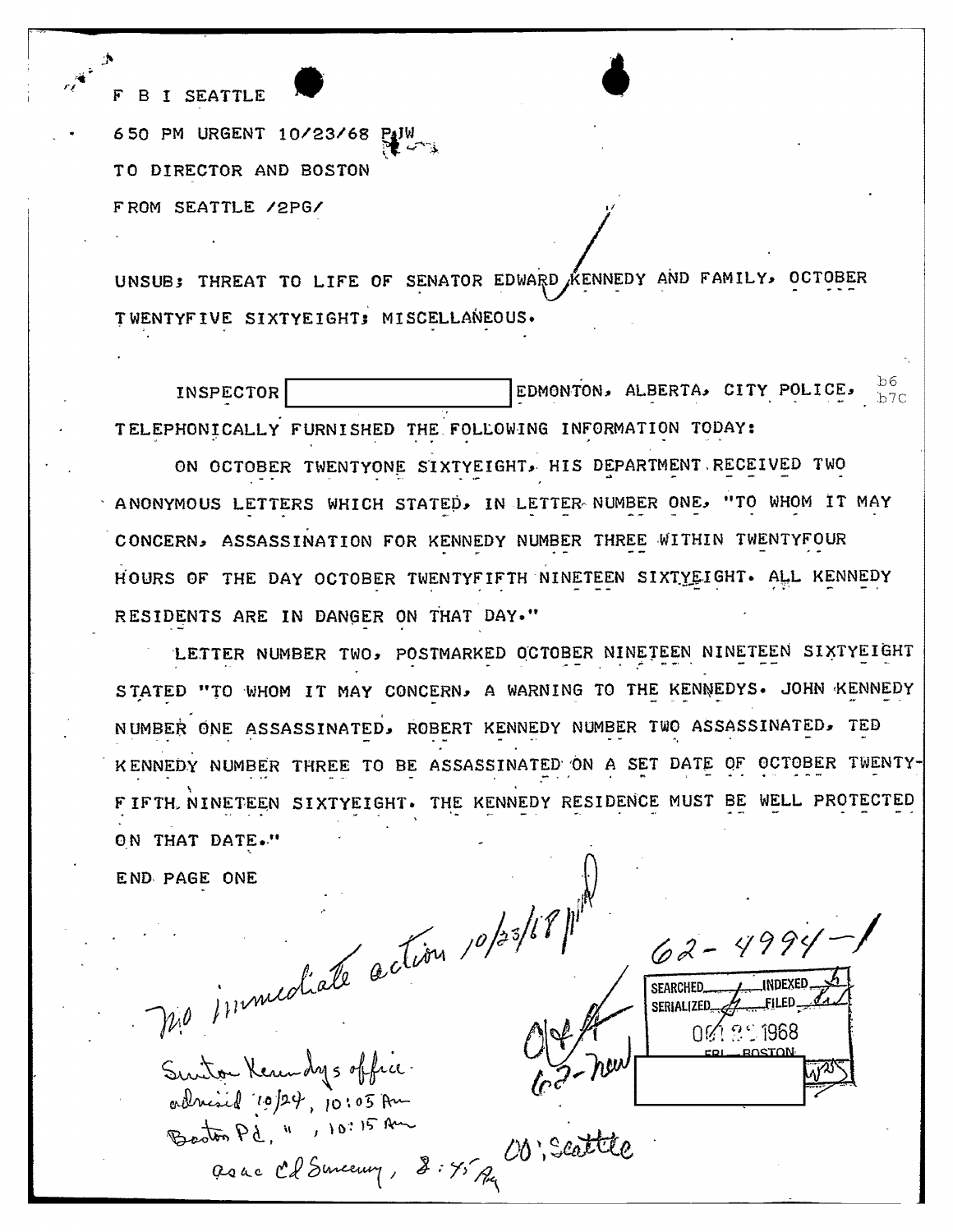PAGE TWO

**•** 

 $b6$ b7C

LETTER NUMBER THREE RECEIVED TODAY BY THE EDITOR OF THE EDMONTON JOURNAL NEWSPAPER, WHICH STATES "ASSASSINATION FOR KENNEDY NUMBER THREE<br>WITHIN THE TWENTYFOUR HOURS OF THE DAY OCTOBER TWENTYFIVE NINETEEN WITHIN THE TWENTYFOUR HOURS OF THE DAY OCTOBER TWENTYFIVE NINETEEN<br>SIXTYEIGHT. THE KENNEDY RESIDENTS WILL BE IN GREAT DANGER DURING THAT DAY OCTOBER: TWENTYFIFTH NINETEEN SIXTYEIGHT."

LETTER NUMBER FOUR RECEIVED BY SEATTLE OFFICE OF FBI TODAY, WHICH STATES "TO WHOM IT MAY CONCERN. ASSASSINATION FOR KENNEDY NUMER THREE WITHIN THE TWENTYFOUR HOURS OF THE DAY OCTOBER TWENTYFIVE SIXTYEIGHT. THE KENNEDY RESIDENTS WILL BE IN GREAT DANGER DURING THAT DAY OCTOBER. TWENTYFIFTH NINETEEN SIXTYEIGHT.

INSPECTOR **1-1 MAY BE REACHED THROUGH TELEPHONE NUMBER FOUR** TWO NINE DASH ONE FOUR TWO ONE. .

BOSTON AT BOSTON AND HYANNIS PORT, MASSACHUSETTS, WILL ADVISE LOCAL AUTHORITIES AND THE OFFICE OF SENATOR EDWARD KENNEDY. BUTTE ADVISED AM.

END

SEM

P@

FBI BOSTON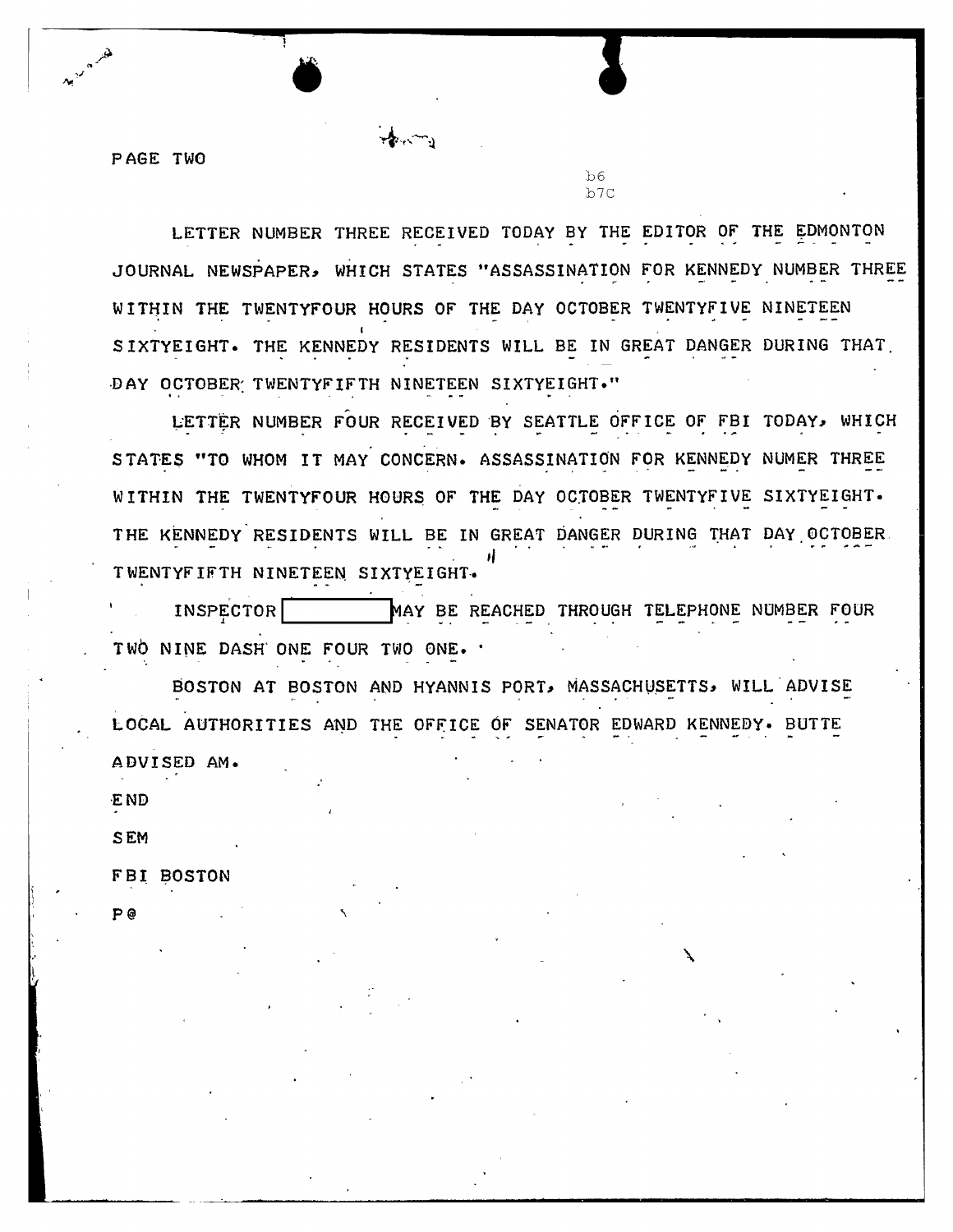

## UNITED STATES DEPARTMENT OF JUSTICE<br> **•• PEDERAL BUREAU OF INVESTIGATION**<br>
• BOSTON. MASSACHUSETTS

## FEDERAL BUREAU OF INVESTIGATION

*In Reply, Please Refer to* File No.

BOSTON. MASSACHUSETTS

November 8. 1968

UNKNOWN SUBJECT THREAT TO LIFE OF SENATOR EDVALD KENNEDY AND FAMILY OCTOBER 25, 1968

On October 23., 1968, Inspector Edmonton, Alberta, Canada, City Police Department, advised the Seattle office of the FBI of the following information:

On October 21, 1968, his department received two. anonymous letters. Letter No. 1 stated, "To Whom It May Concern, Assassination for Kennedy No. 3 within twenty-four hours of the day October 25, 1968. All Kennedy residents are in danger on that day.<sup>"</sup>

Letter No. 2, postmarked October 19, 1968, stated, "To Whom It May Concern, A warning to the Kennedys. John, Kennedy, No. 1, assassinated; Robert Kennedy, No. 2, assassinated; Ted Kennedy, No. 3, to be assassinated on a set date of October 25, 1968. The Kennedy residence must be well protected on that date."

On October 23, 1968, the editor of the Edmonton Journal Newspaper received a letter which stated, "Assassination of Kennedy No. 3 within the twenty-four hours of the day October 25, 1968. The Kennedy residents will be in great danger during that day October 25, 1968.

On October 23, 1968, the Seattle office of the FBI received a letter which stated, "To Whom It May Concern, Assassination for Kennedy No.  $3$  within the twenty-four hours of the day October 25, 1968. The Kennedy residents will be in 'great danger during that day October 25, 1968."

. On Octcber '24, 1968 a Special Agent of the FBI advised Deputy George Murphy, Hyannis, Massachusetts, Police Department at 9:15 a. m. of the above threat to Senator  $\sqrt{qq\psi}$ .

On October 24, 1968, a Special Agent of ED# ED# ED# Computer 24, 1968, a Special Agent of States Service, Boston, Massachusetts, at  $8:45$  a. m. of  $V_{\rm th}$ information **luming the set of the set of the set of the set of the set of the set of the set of the set of the set of the set of the set of the set of the set of the set of the set of the set of the set of the set of the** 

**fiLED** 

5-Bureau  $\mathbb Q$ -Boston  $\mathbb{F}_N$  :rem,  $\mathbb{F}_N$   $b6$ b7C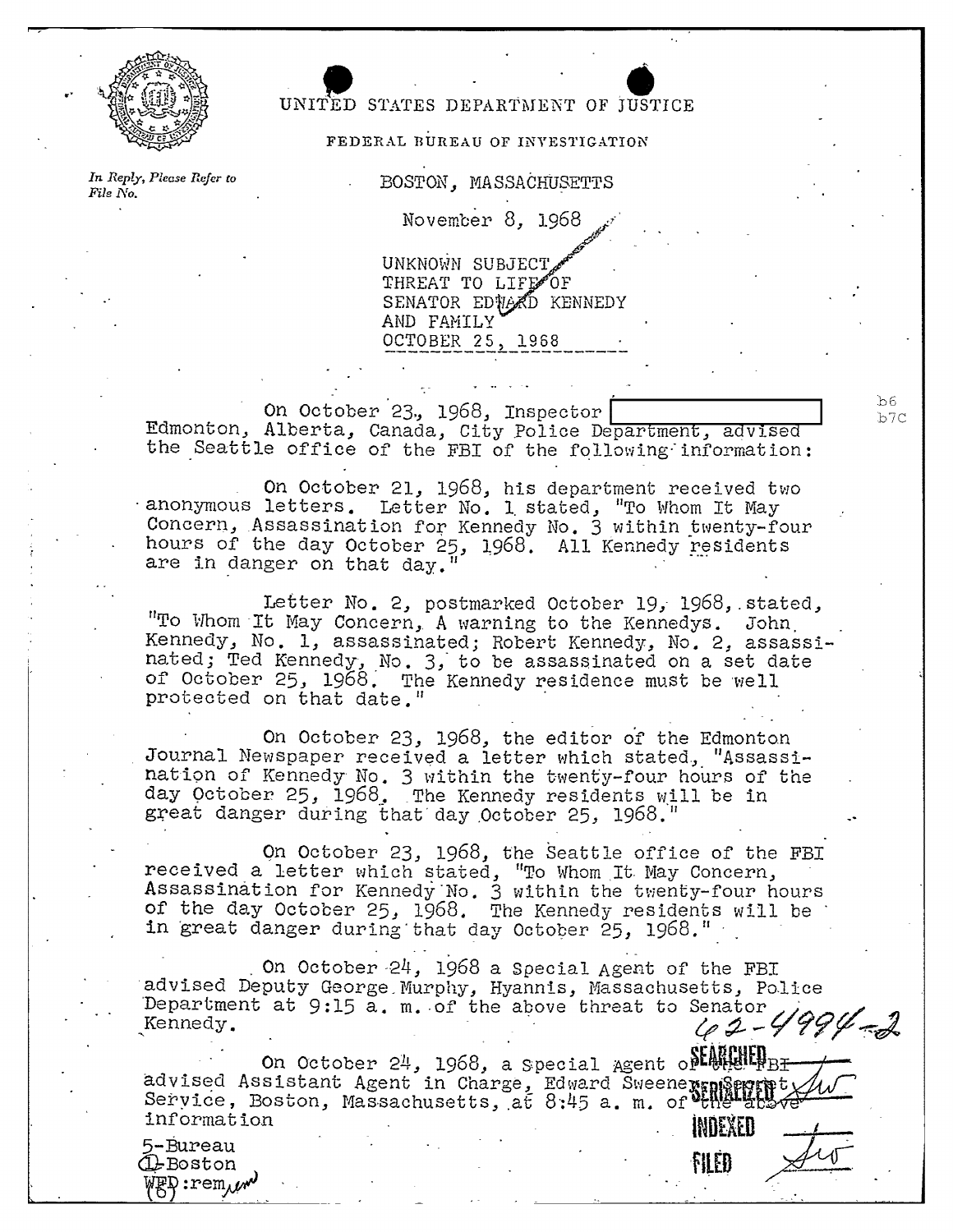UNKNOWN SUBJECT THREAT TO LIFE OF SENATOR EDWARD KENNEDY AND FAMILY OCTOBER 25, 1968

On October 24, 1968, a Special Agent of the FBI advised the office of U.S. Senator Edward Moore Kennedy,<br>John F. Kennedy Federal Building, Boston, Massachusetts, at 10:05 a. m. of the above information.

It was ascertained at this time that Senator Kennedy would be in Boston on the afternoon of October 24, 1968, to make a public appearance at New Bedford, Massachusetts, and that he would be in Massachusetts on the followins day. His itinerary did not call for any trip to the West Coast.

On October 24, 1968, a special agent of the FBI advised the Boston, Massachusetts, Police Department at, 10:15 a. m. of the above information.

This document contains neither recommendations nor conclusions of the FBI. It is the property of the FBI and is loaned to your agency; it and its contents are not to be distributed outside your agency.